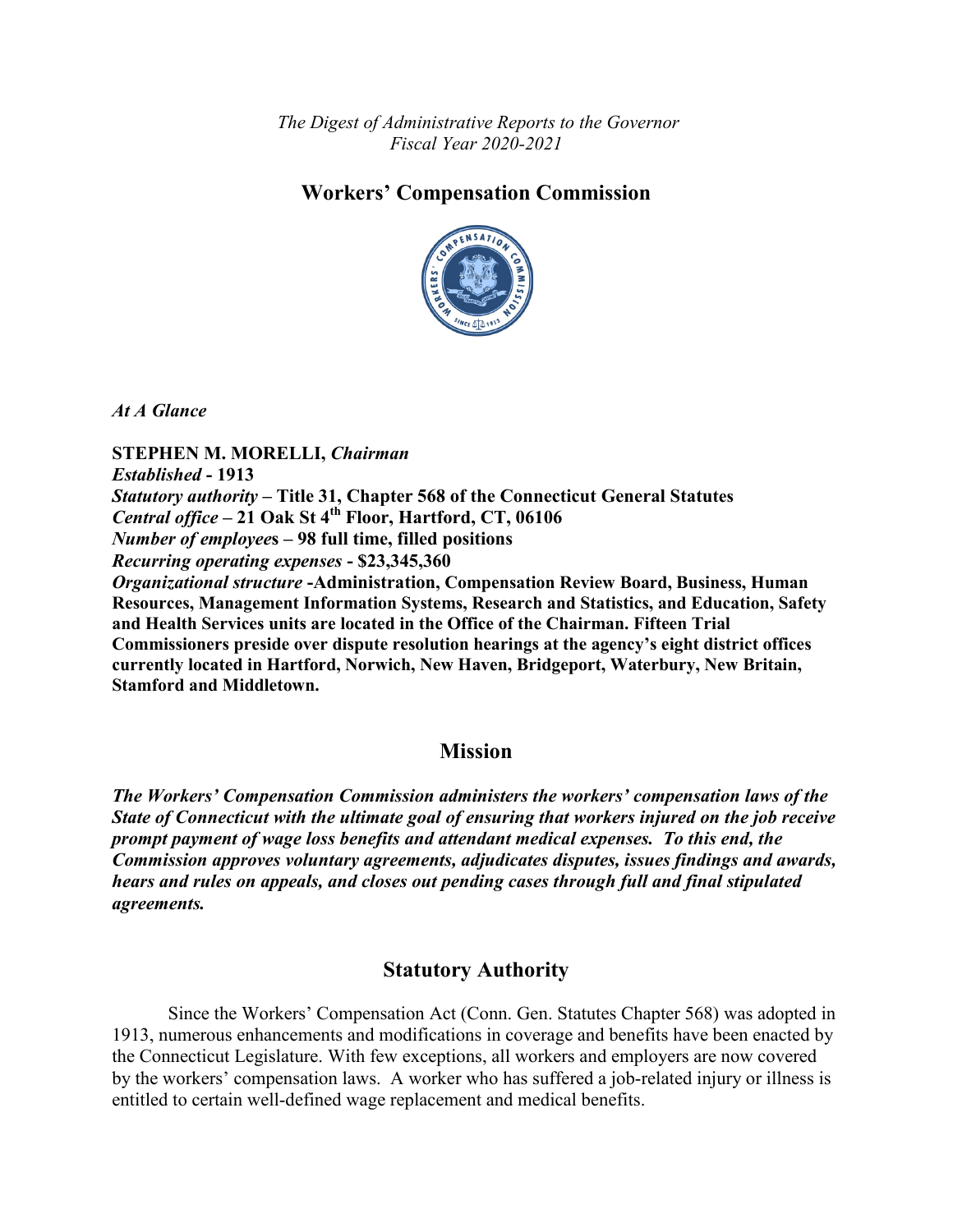The adjudicatory purpose of the Workers' Compensation Commission is to ensure injured employees' rights are fully protected, and that workers and employers fully carry out their legal responsibilities. There are sixteen Workers' Compensation Commissioners who are appointed by the Governor and confirmed by legislative approval. One Commissioner serves as Chairman of the Commission, at the pleasure of the Governor. The Chairman is responsible for administration of the Commission. The Chairman also serves as Presiding Commissioner of the Compensation Review Board (CRB) along with two other Commissioners appointed for oneyear terms to hear appeals of cases decided by the Commissioners. Fifteen Commissioners serve at-large, functioning as trial commissioners in the agency's eight district offices throughout the state.

The Commission also educates employers and employees about their legal rights. During FY 2021, the Commission's Safety Program Officers monitored worker safety committees throughout the state. Prevention and education are integral to the Commission's statutory responsibilities. A Statistical Unit within the Management Information Systems Division measures and monitors the caseload and performance of the Commission.

In the early 1990's, two landmark reform bills were enacted. The first, (Public Act 91- 339) centralized administrative duties and powers in the person and Office of the Chairman to more effectively implement enforcement of the statutory provisions. Twenty-three specific duties were assigned to the Chairman, including budgetary and personnel matters, assignment of Commissioners, and regulation of attorneys, physicians, and preferred provider organizations. The Chairman and his staff implement these responsibilities, guided by an Advisory Board composed of business and labor representatives, including an injured worker. The Advisory Board also submits written recommendations to the Governor on the renomination of Commissioners.

The second bill, (Public Act 93-228) created historic reforms of the Connecticut workers' compensation laws effective July 1, 1993. The benefit modifications and related reforms contained in this Act, combined with the efficiencies engendered by Public Act 91-339, have resulted in hundreds of millions of dollars in savings.

#### **Public Service**

The Commission constantly strives to upgrade service to its constituency. Two key goals are expediting disputed claims resolution and returning injured workers to productive jobs. These goals are closely monitored by the Commission through manual and automated reporting systems.

Injured workers receive information packets detailing their rights and responsibilities within five days of receipt of the filing of an initial report of injury. Education coordinators are available to the public to answer questions about the Commission's services and adjudicatory process. The Chairman frequently participates in educational seminars and forums to inform and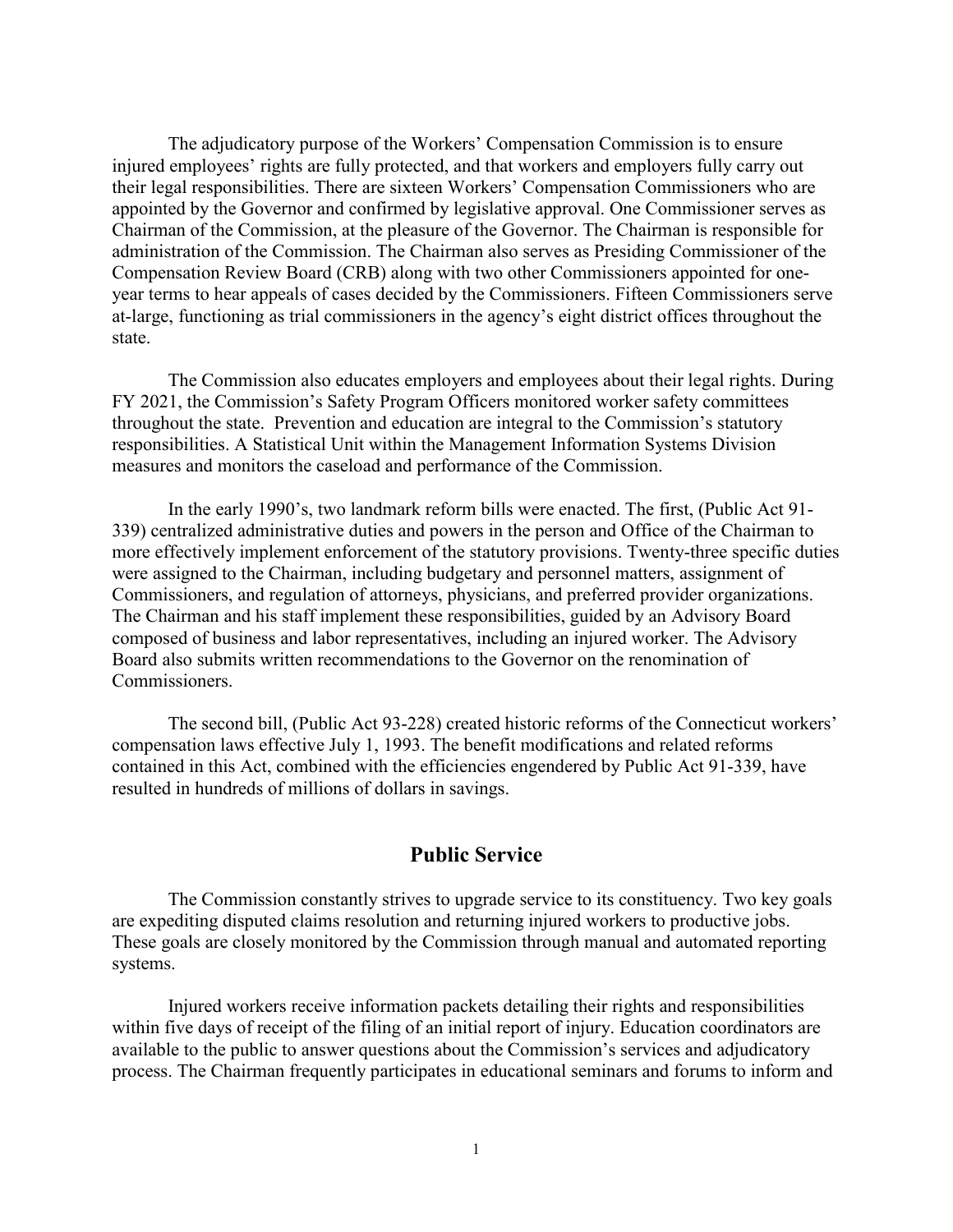discuss workers' compensation laws, regulations, guidelines and protocols with various stakeholders.

Safety Program Officers work cooperatively and confidentially with employers to develop and implement safety programs resulting in reduced accidents, injuries, medical costs and lost workdays. During the COVID-19 pandemic, Safety Program Officers have continued to service employer sites and promote safety and health programs in the workplace virtually, and in-person when appropriate. During the period of July 1, 2020 through June 30, 2021, Safety Program Officers conducted in-person and virtual visits to 1,932 employer sites. Since the inception of the program, 47,975 employer sites have been visited and 4,852 safety and health committees covering 854,599 employees are currently approved. As statutorily required, employers with medical care plans, including preferred provider organizations, are reviewed for compliance with workplace safety and health committees.

The Commission monitors and educates the public on legislation and Higher Court decisions that impact the administration of workers' compensation claims.

The Commission continues its efforts to ensure that claims are not unduly delayed, through the continued education of Commissioners regarding penalties and fees, active engagement with self-insured organizations, insurance carriers, attorneys and unions, and through timely adjudication of workers' compensation claims pursuant to the Workers' Compensation Act.

### **Improvements/Achievements for Fiscal Year 2020-2021**

During the fiscal year ending June 30, 2021, the Commission continued its efforts to ensure injured workers are receiving proper medical treatment, while controlling medical costs. Rates for workers' compensation insurance decreased on average for the seventh consecutive year.

The Commission continues to revise and update medical protocols for the treatment of injuries to the knee, cervical spine, lumbar spine, shoulder and hand, and foot and ankle with input from the Medical Advisory Panel and other medical professionals. The Commission also revises and updates protocols for opioids, psychological pain assessment and treatment to assist practitioners in effective pain management for injuries occurring within the workers' compensation arena. The Chairman also continues to consult with the Legal Advisory Panel for policy matters relating to the agency's quasi-judicial dispute resolution activities and administration.

Pursuant to Conn. Gen. Statutes Sec. 31-284, the Commission reviews and approves applications for self-insurance. As of June 30, 2021, 33 municipalities and 60 companies, with 264 subsidiaries, are approved to be self-insured. The Commission also reviews and approves applications for managed care plans pursuant to Conn. Gen. Statutes Sec. 31-279. As of June 30, 2021, 2,263 employers and 508,087 employees are covered by approved plans.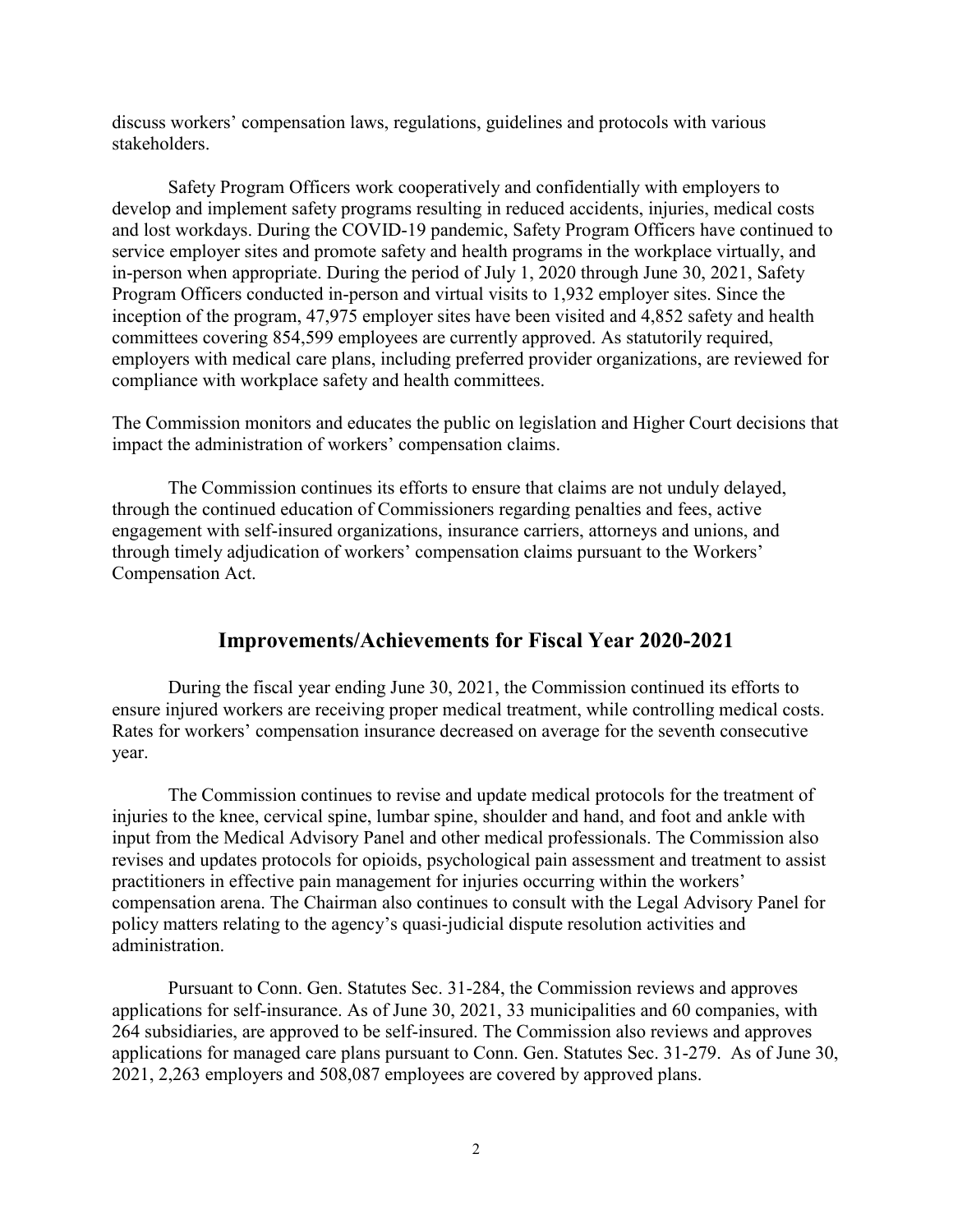All agency duties and responsibilities continue to be executed effectively and punctually with significantly fewer full-time employees than in previous years.

Monitoring of hearing backlogs at the eight district offices and reassignment of resources to meet heavy workloads continues to result in a decrease in time between initial hearing requests and the date of first hearings. Hearing backlogs have reduced dramatically over the years for both Informal and Formal hearings, ensuring that no cases are unnecessarily delayed.

The Compensation Review Board continues to process cases expeditiously. This year, new appeals numbered 41. Meanwhile, there were 50 dispositions, including 22 written opinions. As of June 30, 2021, there are 22 appeals pending before the Appellate and Supreme Court.

The Commission is presently transitioning its website to the statewide web platform to bring greater consistency and enhanced user friendliness. The new platform will enable the Commission to provide an expanded range of information and services to its website customers, while significantly improving internal organizational efficiency in the maintenance and future development of its online presence.

The Commission continues its efforts to streamline and consolidate administrative functions with technology increasingly becoming integral to the management of claims, hearings, and various other agency functions. The public currently has electronic access to:

- Coverage Verification Service (CVS)
- First Report of Injury Submission (FRIS) Service
- Employer Claim Location Information Service (as enacted by P.A. 17-141)
- Electronic Hearing Notices Service which enables interested parties to receive notices electronically. This service generates thousands of dollars in postage savings annually.

The Commission is working on a public portal which will allow the public to interact with the Workers Compensation System (WCS), the agency's system of record, in numerous beneficial ways. Portal users will have the ability to query claims status and dockets online, perform electronic document and form submission where applicable, and use various other services that are currently not offered electronically.

The Commission is also working on modernizing the First Report of Injury (FRI) submission tool and analyzing ways to replace the WCS system to meet modernization goals.

The Commission continues to ensure injured workers receive benefits in a timely manner by:

- shortening the claims process and minimizing delay;
- eliminating duplicate and erroneous claims;
- identifying and reporting non-insured employers;
- providing greater access to electronic records which will save personnel costs and other expenses; and
- analyzing data to identify and remedy potential issues before they become serious.